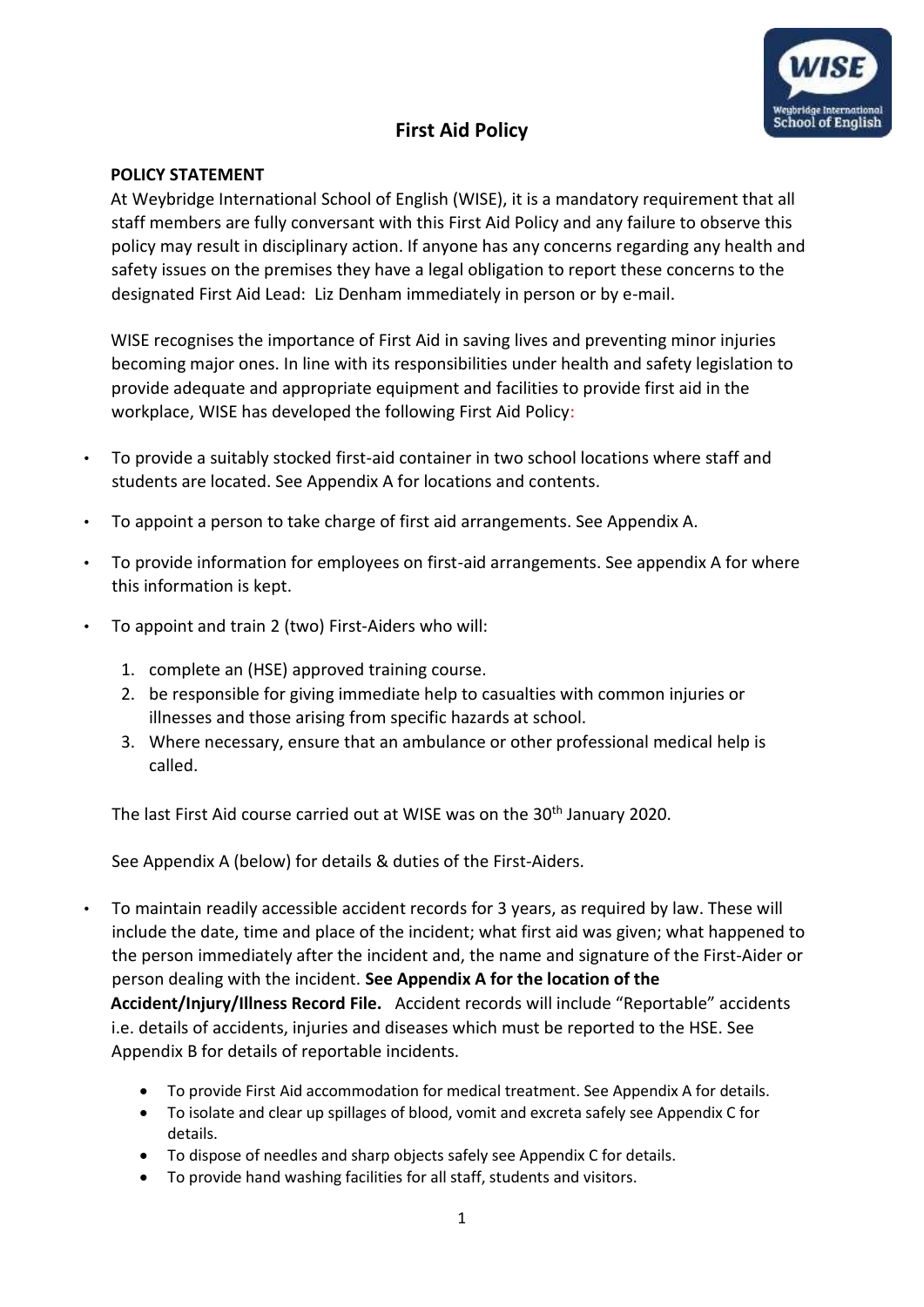# **WISE FIRST AID POLICY – APPENDIX A**

There are two First Aid Boxes.

**First Aid Box number 1 is located in the main school RECEPTION above window teacher desk, bottom shelf, and is clearly labelled. It contains:** 

- . A leaflet giving general advice on first aid
- . 1 foil blanket
- . 2 packets burnshield: (teatree oil and purified water) liquid
- . 5 cushioned dressing pads for cuts, grazes and minor burns
- . 1 packet antibacterial wipes
- . 2 alcohol free moist wipes
- . 3 small unmedicated dressings for wounds and controlling bleeding
- . 2 large unmedicated dressings for wounds and controlling bleeding
- . 2 small unmedicated eye pads
- . 1 sterile eye-wash
- . 1 stretch bandage to hold dressing in place
- . 2 large triangular bandages
- . 1 bag 6 of safety pins
- . 1 packet of 20 washproof plasters
- . 1 box 40 fabric plasters
- . 3 face shields (for CPR)
- . 1 pocket face mask (for CPR)
- . 1 pair sterile, powder free examination gloves
- . 1 cool pack to alleviate pain and swelling
- . microporous tape
- . 1 pair large plastic tweezers
- . 1 pair clothing/bandage scissors
- . 2 clinical waste bags (yellow)
- . 10 pairs disposable gloves (NOT sterile)

### **First Aid Box number 2 is located in Meeting Room 1, First Floor, opposite door, on the top of corner storage unit and is clearly labelled. It contains:**

- . A leaflet giving general advice on first aid
- . 1 foil blanket
- . 3 sterile non-stick wound dressings
- . 3 adhesive wound dressing
- . 1 packet burnshield: (teatree oil and purified water) liquid
- . 5 sterile cleansing wipes
- . 3 face shields (CPR)
- . 1 sterile eyepad dressing
- . 20 washproof plasters
- fabric plaster strip
- . 1 pair sterile, powder free examination gloves
- . 1 sterile stretch bandage to hold dressing in place
- . 2 large triangular bandages
- . 1 bag of 6 safety pins
- . 1 large cotton crepe bandage
- . 1 roll clinical waste bags (yellow)
- . 10 pairs disposable gloves (NOT sterile)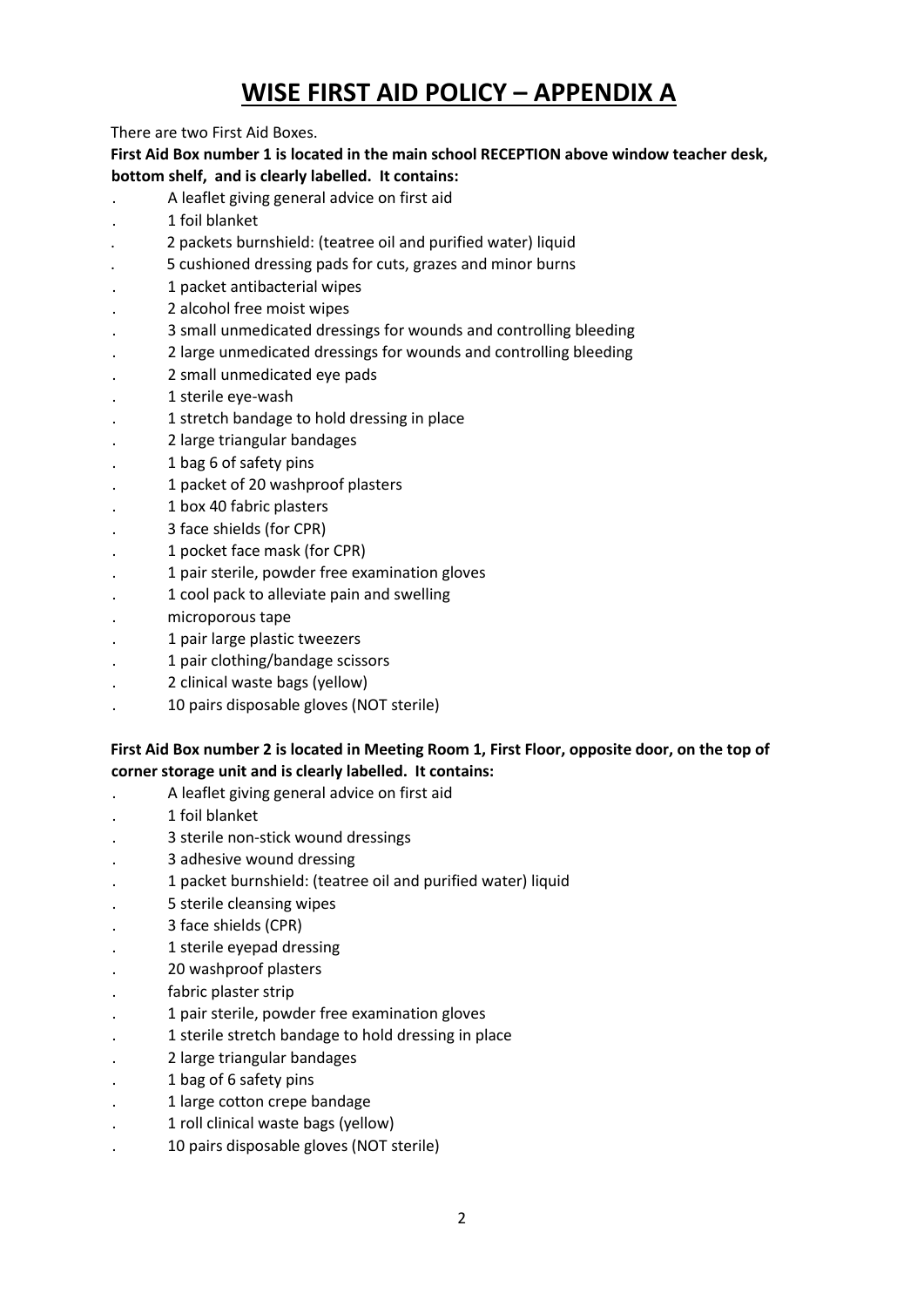The person appointed to take charge of first aid arrangements is the Health and Safety Officer, Liz Denham.

The person appointed to organise first aid training is the Student Services Manager (Liz Denham). Information for employees on first-aid arrangements is kept/displayed in the Teachers' Room (Liz Denham is responsible).

## **The trained first aiders are:**

- **1. Liz Denham (Head First Aider)**
- **2. Katie Mansfield**
- **3. Emma White**

An up to date list is displayed on noticeboards.

First Aiders are responsible for answering calls for assistance, providing support within their competency and for summoning further support if necessary. The names of the designated first aiders are listed on noticeboards positioned around the building.

#### **The Role of the Head First Aider, Liz Denham**

. Keep designated first aid boxes fully stocked and ensure that all items are within their expiry date

#### **The Role of the First Aider**

- . Attend all calls for first aid assistance
- . Ensure their own safety at all times
- . Provide assistance at all times in compliance with their 'First Aid at Work' training
- . First Aid Officers must be aware of the limits of their competency and when to call for an ambulance/assistance.
- . **If in any doubt, an ambulance should be called**.
- Take charge of the casualty until a satisfactory level of recovery has been achieved or until the emergency services have arrived.
- . Ensure that the condition of the casualty does not deteriorate as far as reasonably practicable by implementing their first aid training.
- Refer the patient on to hospital or to their own GP as appropriate if they are in the opinion that further treatment/attention is required.
- . **Ensure an accident report is completed by the patient or on their behalf as appropriate.**
- . If further medical treatment is needed and private transportation is not available and the medical circumstances are deemed to be insufficiently serious to warrant deployment of an ambulance then a taxi should be called. A friend or colleague should accompany the casualty and return travel should also be arranged.

### **Record of Accidents/Illness**

The Accident/Injury/Illness Record File is kept in Reception on top of First Aid Box No. 1, on the shelf above the window teacher desk. It is clearly marked.

### **The nearest Emergency and Casualty Department is**

St. Peter's Hospital, Guildford Road, Chertsey, Surrey, KT16 0PZ. Tel.: (01932) 87200 OPEN: 24 hours

#### **Other Useful Details**

**Lloyds Pharmacy**, (01932) 854224

22 Church Street, Weybridge, Surrey, KT13 8DW

OPEN: 8.30am – 7pm, Monday to Friday

**Weybridge GP Service**: Tel: (01932) 504450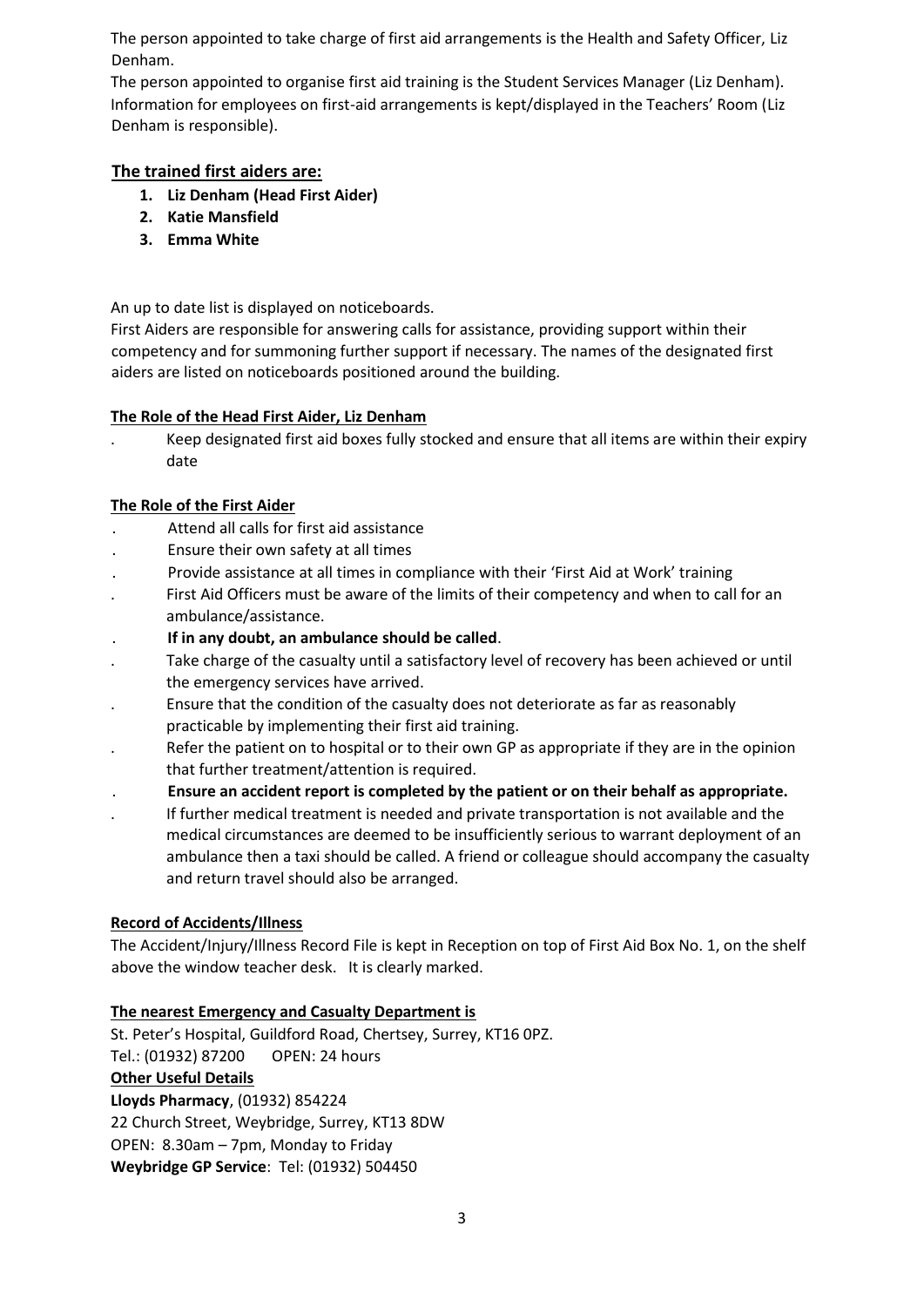22 Church Street, Weybridge, Surrey, KT13 8DW OPEN: 8.30am – 6.30pm, Monday to Friday **Ashford Walk-in Centre**, Tel. (01784) 884000 Ashford Hospital, London, Road, Stanwell, Ashford, TW15 3FE OPEN: 8am – 7.30pm **Out of hours medical advice**: Phone: 111 (NHS) **Basic Advice on First Aid at Work (HSE) For basic advice on first aid at work click below**: <http://www.hse.gov.uk/pubns/indg347.pdf>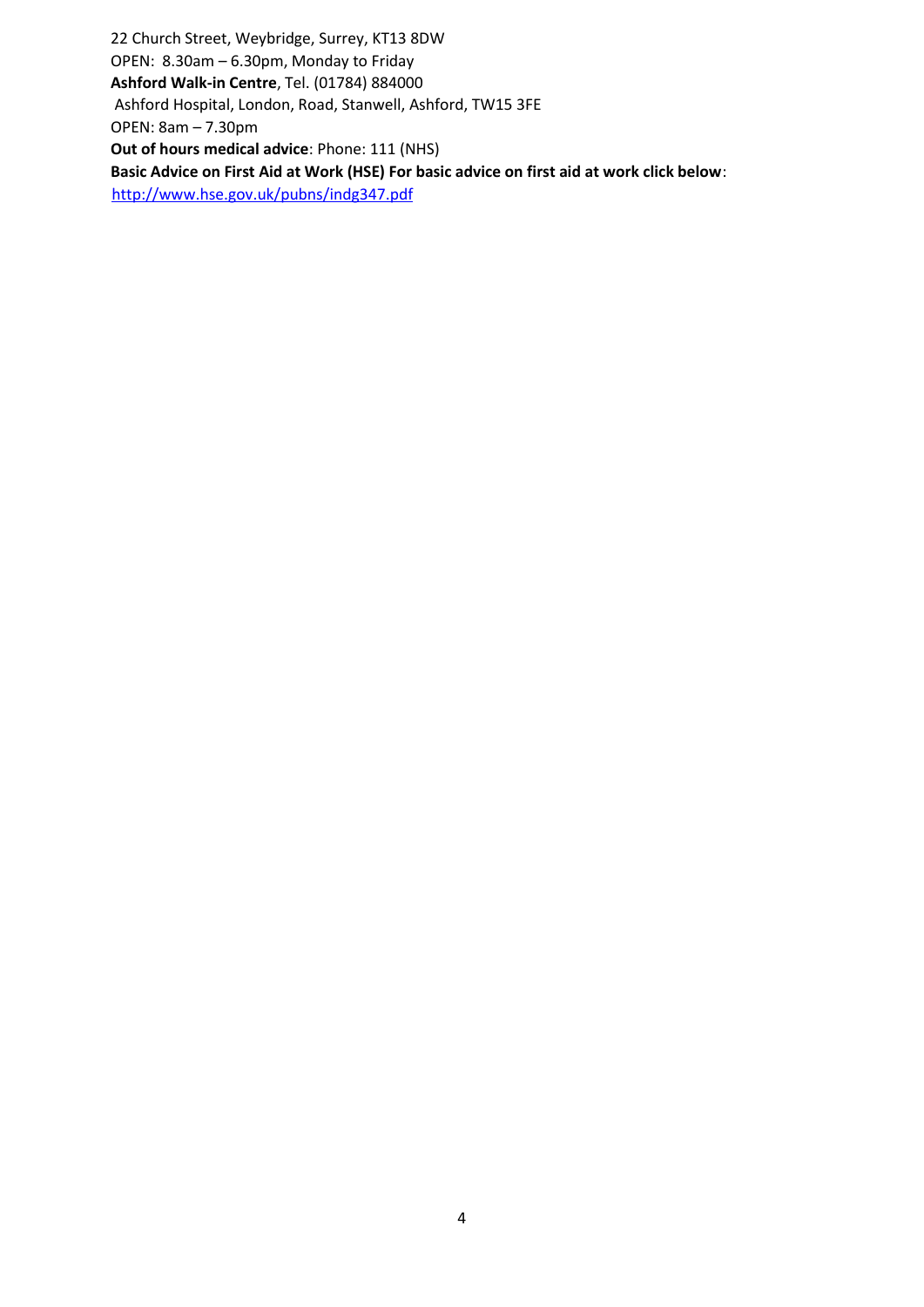## **WISE FIRST AID POLICY APPENDIX B**

## **REPORTABLE INCIDENTS**

Under the Reporting of Injuries, Diseases and Dangerous Occurrences Regulations 1995 (RIDDOR), some accidents that occur in schools or during educational activities elsewhere, must be reported to the Health and Safety Executive (HSE), the body responsible for enforcing health and safety law.

If employees or self-employed people working on the premises suffer injury, accidents must be reported to the HSE if they: prevent the injured person from continuing at his/her normal work for more than three consecutive days, (excluding the day of the accident), or result in death or major injury. Major injuries include:

- . fractures, except to fingers, thumbs or toes
- . amputation
- dislocation of the shoulder, hip, knee or spine
- . temporary or permanent loss of sight
- . a penetrating injury/chemical/hot metal burn to the eye
- . electric shock or electrical burn resulting in unconsciousness or requiring resuscitation or admittance to hospital for more than 24 hours
- . loss of consciousness caused by asphyxia, or exposure to harmful substances or biological agents
- . acute illness requiring medical treatment caused by exposure to a biological agent or its toxins or infected material
- any other injury which results in admittance to hospital for more than 24 hours,
	- hypothermia, heat induced illness, unconsciousness or the need for resuscitation.
		- . Accidents to employees are work-related if they are attributable to:
			- . work organisation (e.g. the supervision of a school trip)
			- . the condition of the premises
			- . plant or substances (e.g. machinery, experiments, etc),
				- acts of physical violence to employees (not students).

As far as students and other people who are not at work (e.g. parents, agents) are concerned, an accident must be reported if the person involved is killed or taken to hospital and the accident arises in connection with work.

### **Liz Denham is responsible for reporting accidents to the HSE.**

## **Fatal Injuries**

If any person dies as a result of an accident arising out of or in connection with work the reporting person should inform the Principal and call '999'. The accident scene must not be disturbed and should be cordoned off. Fatal accidents, major injuries and dangerous occurrences must be reported without delay (e.g. by telephone). Within the next 10 days this should be followed up by a report in writing. Records will be kept for three years on form F2508.

## **Reporting an incident**

All incidents / accidents can be reported to a national call centre rather than direct to the enforcing authority. This can be done in a number of ways: by post: The Incident Contact Centre, Caerphilly Business Park, Caerphilly CF83 3GG by telephone: 0845 300 9923 by fax: 0845 300 9924 by email: riddor@natbrit.com on the Internet: www.riddor.gov.uk or via the HSE websit[e www.hse.gov.uk](http://www.hse.gov.uk/)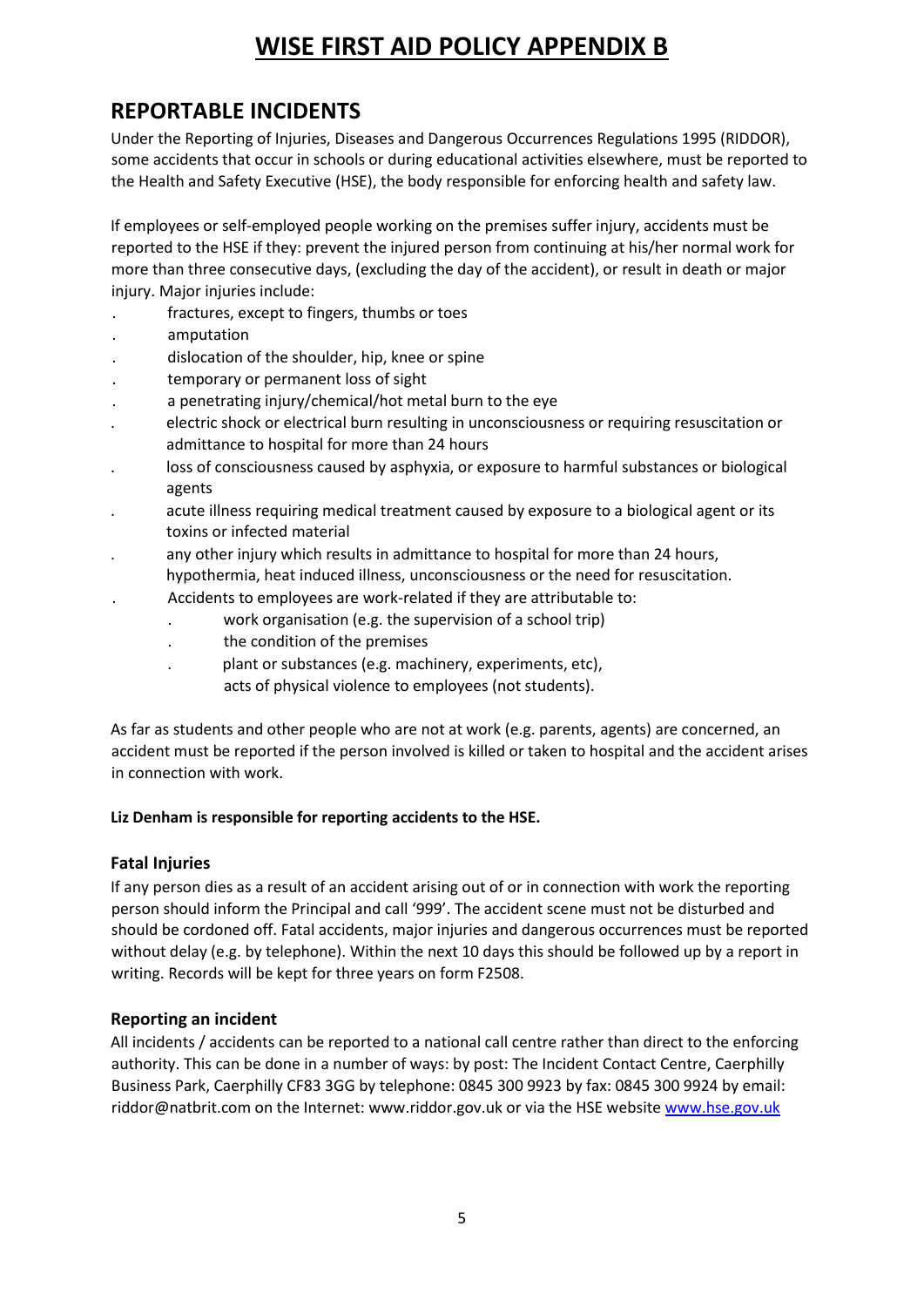## **WISE FIRST AID POLICY – APPENDIX C**

## **POLICY ON SPILLAGES OF BLOOD, VOMIT AND EXCRETA & SAFE DISPOSAL OF NEEDLES AND SHARP OBJECTS**

### **Clear spillages of**:

- . blood
- . vomit
- . excreta
- . spillages

### **The following should be used when clearing spillages:**

• disposable gloves/cleaning spray/cloths

**Location of items**: under the stairs, on the ground floor.

### **Action**

- Keep people away from the contaminated area
- Call for assistance if necessary
- Cover all breaks in the skin with waterproof plasters
- Wear disposable gloves and (under the stairs)
- Where splashing is possible, protect eyes and mouth with a visor (in first aid box no. 1)
- Avoid hand-mouth contact and hand-eye contact

## **For blood spills**

- Use diluted bleach (1 part bleach to 10 parts water) in a bowl of warm water
- Carefully pour the dilute mixture gently over the spill
- Cover with disposable towels
- After 2 minutes mop up using more disposable towels
- Dispose of any used gloves and cloths into bag and seal it
- Wash hands thoroughly with soap and water

### **For vomit and excreta spills**

- Remove gross contamination using plastic gloves and cloths
- Clean affected area with disinfectant
- Dispose of all waste into a bag and seal the bag
- Wash hands thoroughly with soap and water

## **For Urine Spillages**

- Use cloths to mop up the urine
- Clean the area with detergent (DO NOT USE BLEACH)
- Dispose of all waste into bag Dispose of any used gloves and cloths into bag and seal it
- Wash hands thoroughly with soap and water